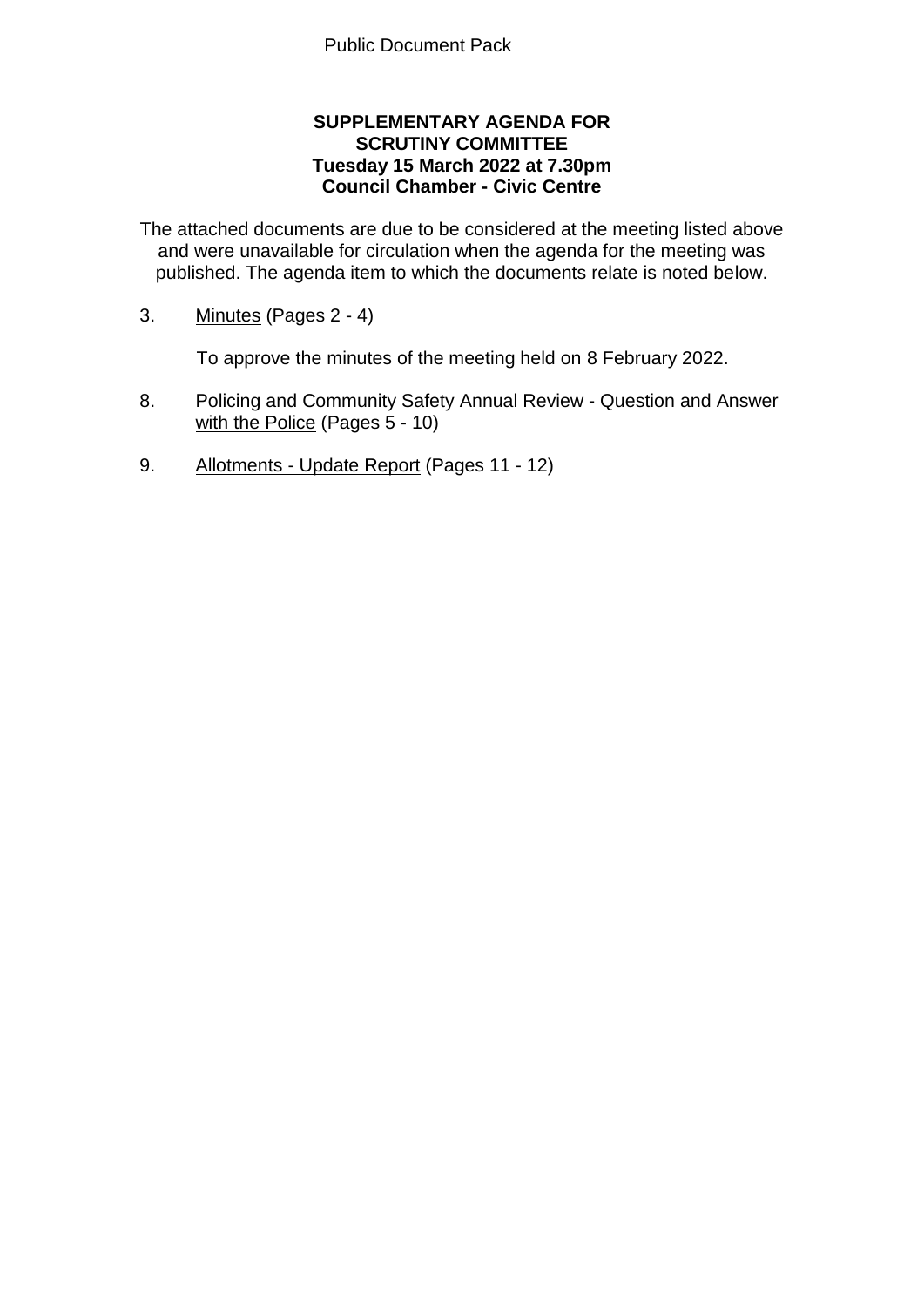### **MINUTES OF THE SCRUTINY COMMITTEE HELD ON**

8 February 2022 7.30 - 8.43 pm

### **PRESENT**

# **Committee Members**

Councillor Tony Edwards (Chair) Councillor David Carter (Vice-Chair) Councillor Eugenie Harvey Councillor Matthew Saggers

### **Officers**

Andrew Bramidge, Director of Strategic Growth and Regeneration Hannah Criddle, Governance Support Officer Simon Hill, Director of Governance and Corporate Support

# 41. **APOLOGIES FOR ABSENCE AND SUBSTITUTIONS**

Apologies for absence were received from Councillors Nick Churchill, Shona Johnson and Gareth Williams.

### 42. **DECLARATIONS OF INTEREST**

Councillor David Carter declared a non-pecuniary interest as a site rep for Harlow Allotment Association.

### 43. **MINUTES**

**RESOLVED** that the minutes of the meeting held on 7 December 2021 are agreed as a correct record and signed by the Chair.

### 44. **MATTERS ARISING**

Councillor Carter advised the committee that the Allotment Task and Finish group hadn't met due to changes to officer structure, however, it would arrange to meet before the next Scrutiny Committee meeting on 15 March 2022.

Simon Hill, Director of Governance and Corporate Support, advised that the report on the review of turnout in local elections was under active consideration by the Returning Officer. Communications planning for May had been adjusted accordingly to also include the postal vote form in Harlow Times.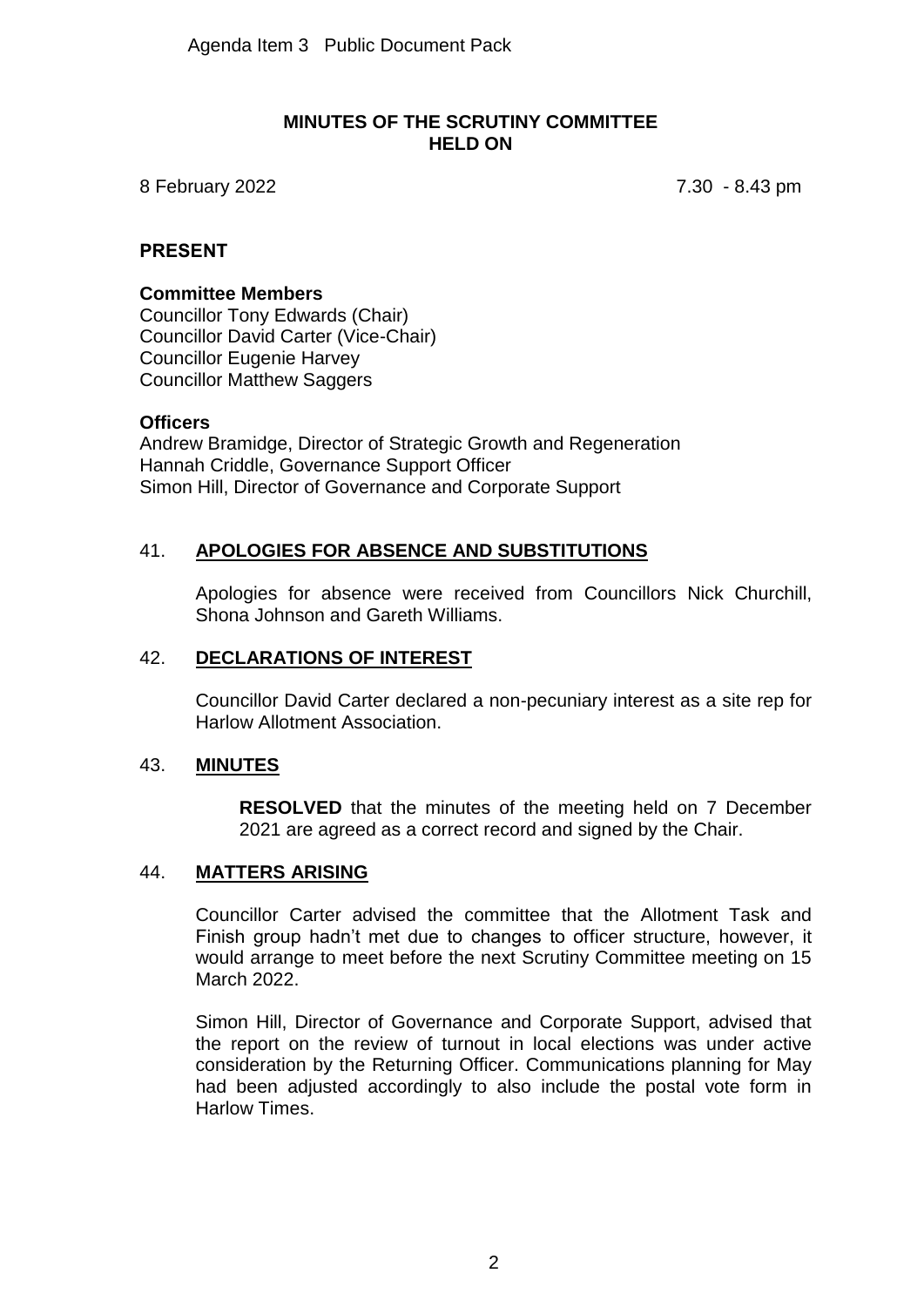## 45. **WRITTEN QUESTIONS FROM MEMBERS OF THE PUBLIC**

The questions, together with the answers, are appended to the minutes.

#### 46. **WRITTEN QUESTIONS FROM COUNCILLORS**

None.

# 47. **RESPONSES OF THE CABINET TO REPORTS OF THE SCRUTINY COMMITTEE**

None.

### 48. **DELIVERY OF COUNCIL HOUSE BUILDING PROGRAMME**

The Committee received an update report on the delivery of the Council house building programme.

Councillor Dan Swords, Portfolio Holder for Regeneration, provided progress updates on the 20 recommendations that the Scrutiny Committee made to Cabinet in March 2021. Councillor Swords also confirmed that the programme of schemes would be going to Cabinet in March 2022.

The Committee requested that all Councillors be invited to awareness sessions to ensure that the house building process is understood by all.

The Committee also discussed the objective apolitical approach to be adopted when considering matters at the Scrutiny Committee.

The Committee also agreed that it would be useful to invite Councillors Simon Carter and Dan Swords back to a future meeting of the Scrutiny Committee once the programme of schemes had gone to Cabinet.

**RESOLVED that** the Committee:

**A** Noted the progress made on delivering the recommendations od the Scrutiny report on Council house building.

### 49. **POLICING AND COMMUNITY SAFETY ANNUAL REVIEW - AGREEMENT OF QUESTIONS**

The Committee received the list of questions submitted by Councillors and members of the public to ask in the question and answering session to Essex Police on 15 March 2022. The Committee also received a copy of the Essex Police district data for Harlow from December 2021.

Councillor Matthew Saggers noted that there weren't any statistics on cyber crime such as online grooming, cyber bullying and phishing emails. The Committee agreed to add a question on cyber crime. The committee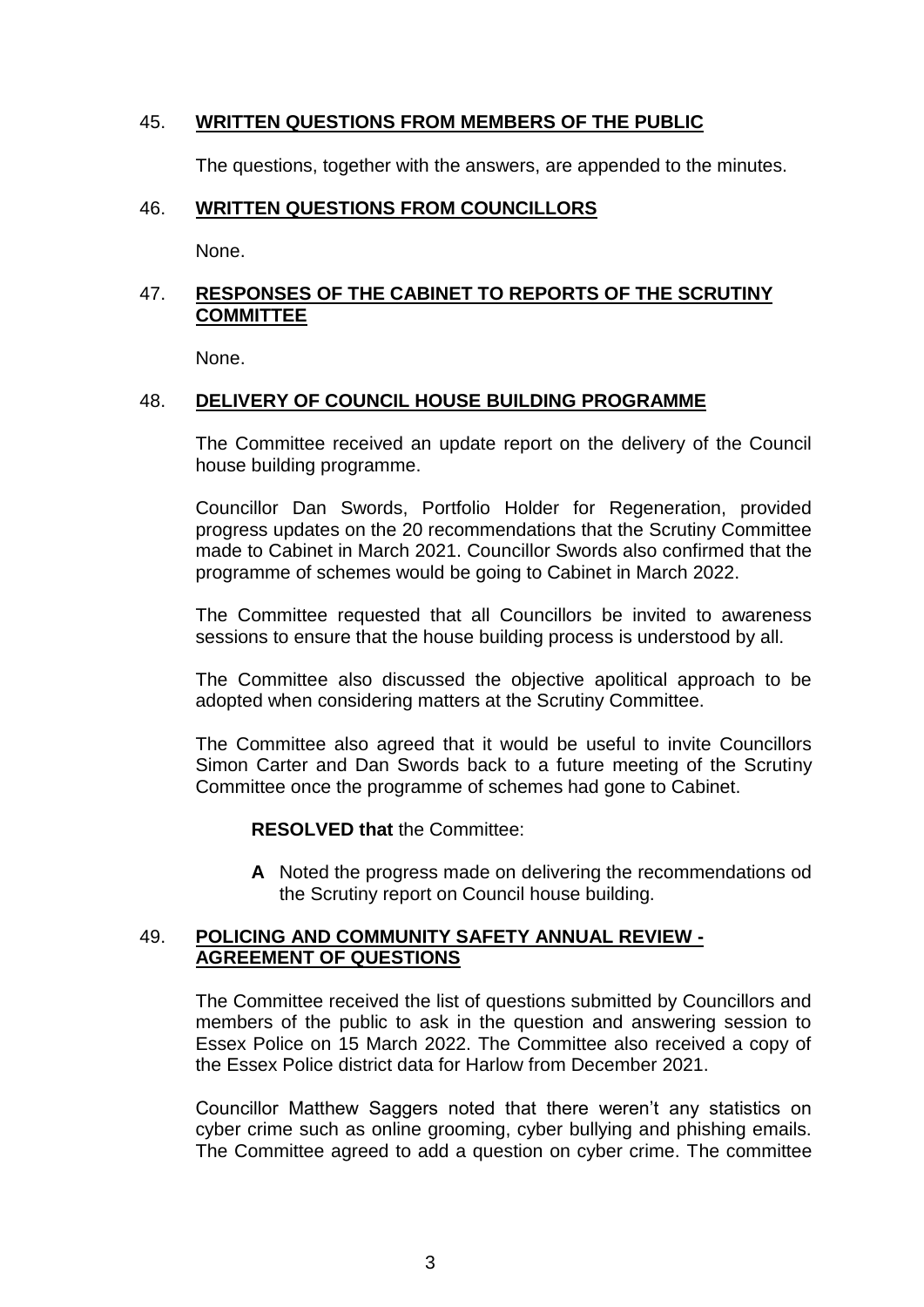also noted its concerns on the use of e-scooters and increase in racial hate crimes alongside the overall crime rates and low "solved" rates.

The Committee agreed that the questions under the "high level" section and an additional question on cyber crime would be the focus of the question and answer session with Essex Police. The questions under the sections "police approach to work" and "site specific neighbourhood issues" would be submitted to Essex Police for full written responses to be provided. The Committee agreed that it would also ensure that the answers provided by Essex Police are sent to the members of the public who submitted the questions.

## 50. **WORK PLAN**

The Committee received a report summarising its work plan.

**RESOLVED** that the work plan be noted.

## 51. **REFERENCES FROM OTHER COMMITTEES**

None.

# 52. **MATTERS OF URGENT BUSINESS**

None.

CHAIR OF THE COMMITTEE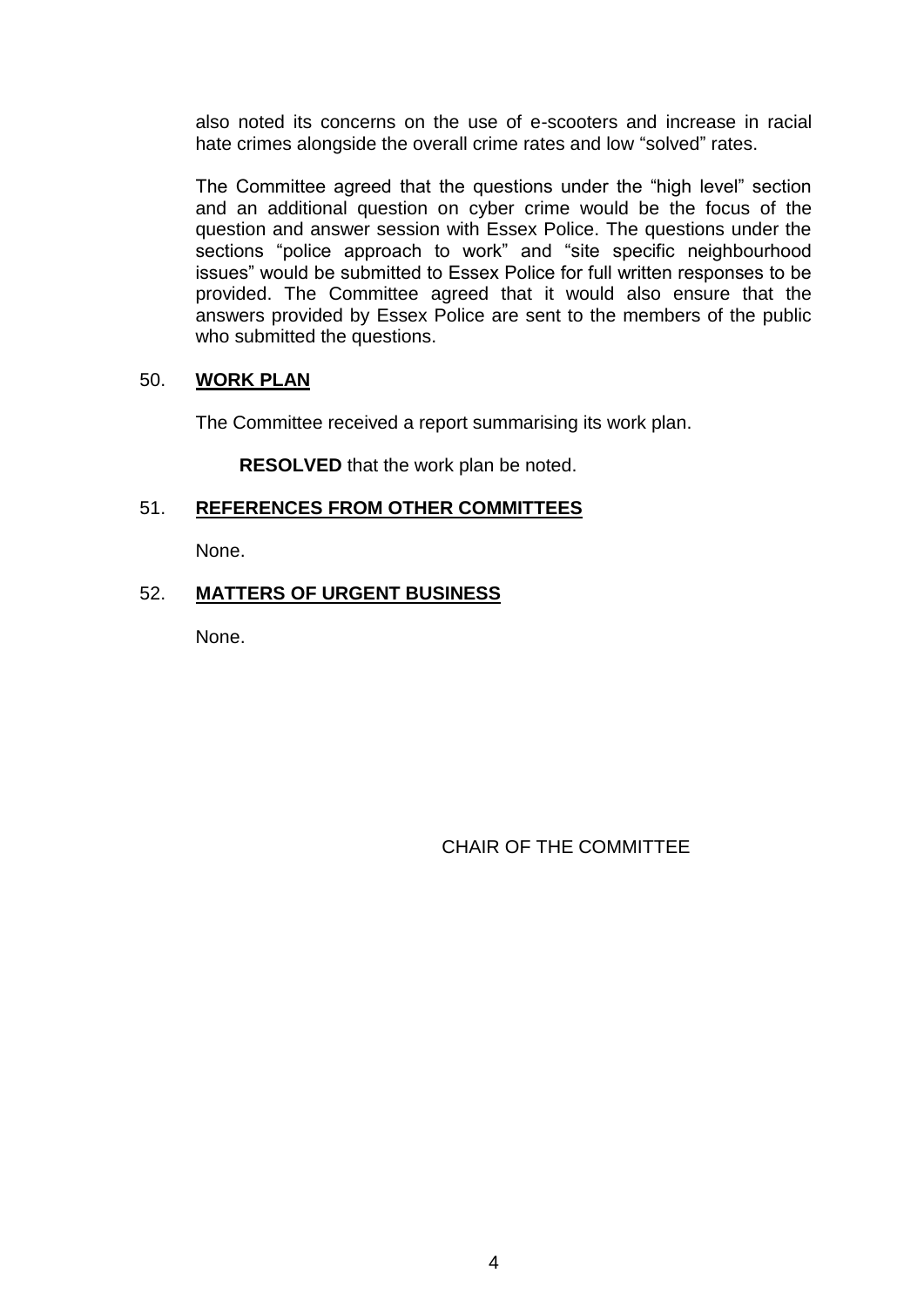# **Scrutiny Committee Meeting with Police**

# **Agenda**

- **1. Welcome – 5 min**
- **2. Police presentation with focus on current Harlow Policing Issues and Statistics and addressing high level concerns – 25 min**
- **3. Questions for Police (starting with questions on domestic violence and sexual harassment – 60 min**
- **4. Committee Discussion re way forward – 25 min** Completion of Domestic Violence Work Possible Future meetings with PCF Commissioner, CS Team and Portfolio Holder, Safer Harlow Partnership Recommendations to Cabinet
- **5. Allotments Initial Report – 10 min**
- **6. AOB**

# **Questions**

# **To be asked at the meeting**

| Question                                                                                                                                                                                                                                                                                                                                           | <b>Councillor</b> |
|----------------------------------------------------------------------------------------------------------------------------------------------------------------------------------------------------------------------------------------------------------------------------------------------------------------------------------------------------|-------------------|
| Violence against the person (up 10%) sexual offences (up<br>20%). Domestic Violence (up 15%) High Risk Domestic<br>Violence (up 19.6%) What needs to be done to tackle<br>these issues?                                                                                                                                                            |                   |
| From your own data it appears you have not solved a<br>single rape case in the past 12 months. What can be done<br>to reassured regarding safety?                                                                                                                                                                                                  |                   |
| Racial / Religious Aggravated offences and Hate Crime (up<br>30%) What needs to be done to tackle these issues?                                                                                                                                                                                                                                    |                   |
| Solved rates are down in the majority of categories - Why<br>is this and what is being done to address the issues and<br>reassure the public?                                                                                                                                                                                                      |                   |
| After seeing the statistics on crime in Harlow for 2020 /<br>2021 at no point are there any details on cyber crime<br>against our resident, I do understand that the crimes may<br>fall under other categories but in the current would we live<br>in it would be good to know what factor the new digital<br>world is playing in crime in Harlow. | Cllr<br>Saggers   |
| As Tuesday 8 <sup>th</sup> February was internet safety day and the<br>same day as the meeting I feel it was quite a good time to<br>review this and ask the question as the Council has a big<br>role to play on this as a civic leaders on this as many<br>children get lesson is school but what about other                                    |                   |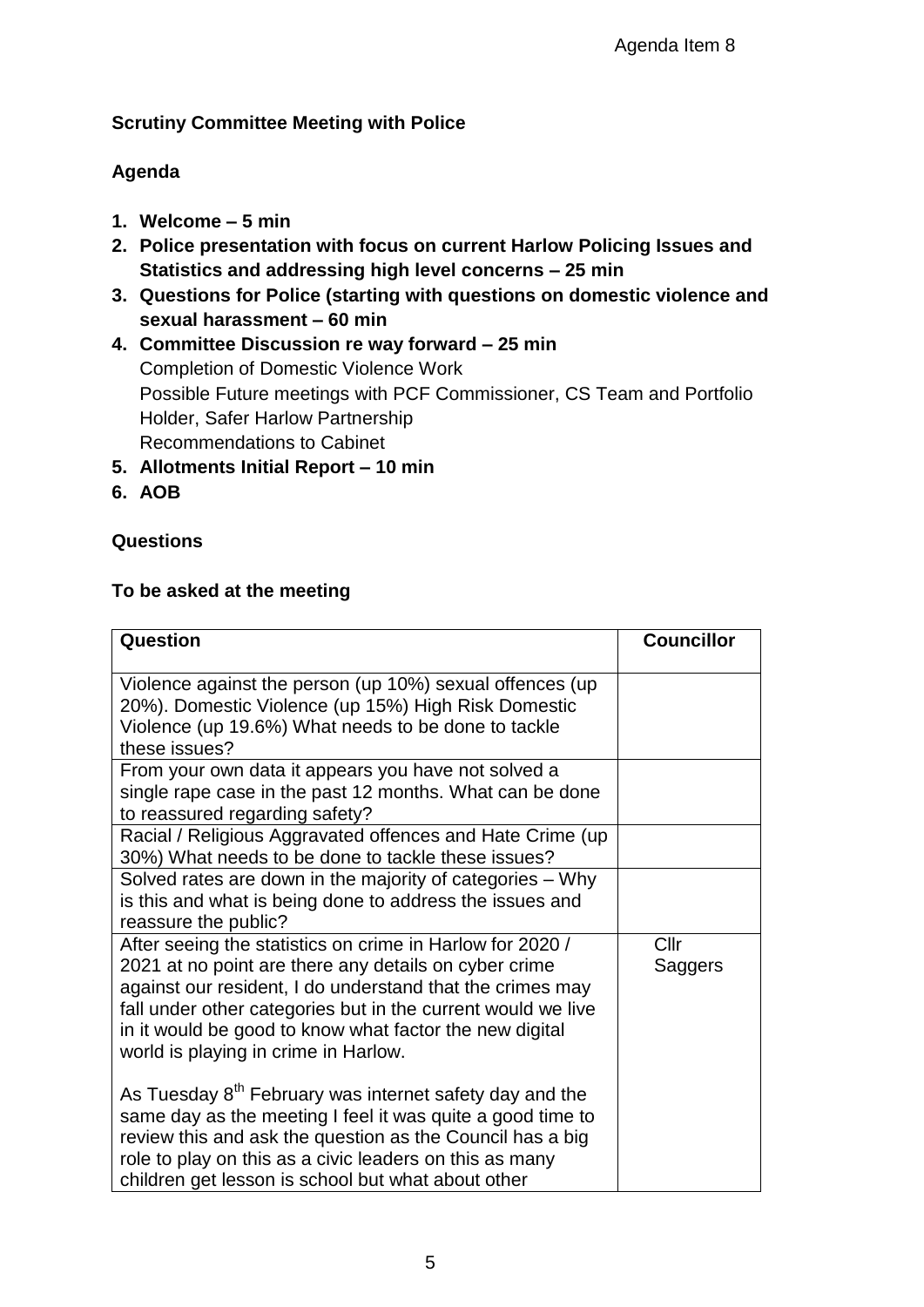| generations?                                                 |        |
|--------------------------------------------------------------|--------|
| What needs to be done to raise the public profile of the     |        |
| police?                                                      |        |
| Antisocial behaviour figures have fallen by a third over the |        |
| last year/ Have the Police any views why this the case and   |        |
| what more could be done to maintain this downward trend?     |        |
| Over the past 50 years it seems that the authority and the   | Cllr D |
| regard the police used to have has disappeared. The          | Carter |
| police take more verbal and physical abuse than was ever     |        |
| thought would be the case and they seem to have little       |        |
| protection from the laws and lawmakers. What are your        |        |
| federations doing about this?                                |        |

**Further questions and comments submitted by the public. As due to time constraints it will not be possible to address these questions specifically at the meeting the Committee would be grateful for a written response to the questions that can be attached to the record of the meeting.**

**1.** Would it be useful to compare Essex and Nottinghamshire Police regarding rape and sexual offence cases? The Essex force has 2.96 officers per 1000 people and in Nottinghamshire it is 2.95.

The PFCC for Nottinghamshire produced a report on 2 November 2021. It says on page 7:

"Between 01/04/2021 and 17/10/2021 the force has achieved 63 Positive Outcomes for Rape (10% recorded crime) and 222 Positive Outcomes for Sexual Offences (11.6% recorded crime)."

How can Essex Police justify zero solved rape cases as was reported by YourHarlow in its article 'Essex Police defend "abysmal" record on solving crimes in Harlow' published 27 January 2022?

Please see the Nottinghamshire report at:

[https://www.nottinghamshire.pcc.police.uk/About-Us/03-Nottinghamshire-Police-](https://www.nottinghamshire.pcc.police.uk/About-Us/03-Nottinghamshire-Police-Public-Protection-and-Safeguarding-Report.pdf)[Public-Protection-and-Safeguarding-Report.pdf](https://www.nottinghamshire.pcc.police.uk/About-Us/03-Nottinghamshire-Police-Public-Protection-and-Safeguarding-Report.pdf)

- **2.** Will the police in Harlow consider adopting a strategy in full or part known as Project Zeal to reduce shoplifting and its associated violent crime, as implemented by Nottinghamshire Police and outlined in a College of Policing articled dated 14 December 2021? its URL being: <https://www.college.police.uk/article/working-retail-and-security-reduce-shoplifting> Note: Project Zeal was launched to strengthen the relationship between retail, security and policing by sharing information, using technology to identify prolific offenders and tailoring policing solutions to tackle crime
- **3.** According to stats on the police website [\(https://www.police.uk/pu/your-area/essex-police/harlow-east/?tab=Statistics\)](https://www.police.uk/pu/your-area/essex-police/harlow-east/?tab=Statistics), for the last year, around 40% of crimes were concluded as "not able to prosecute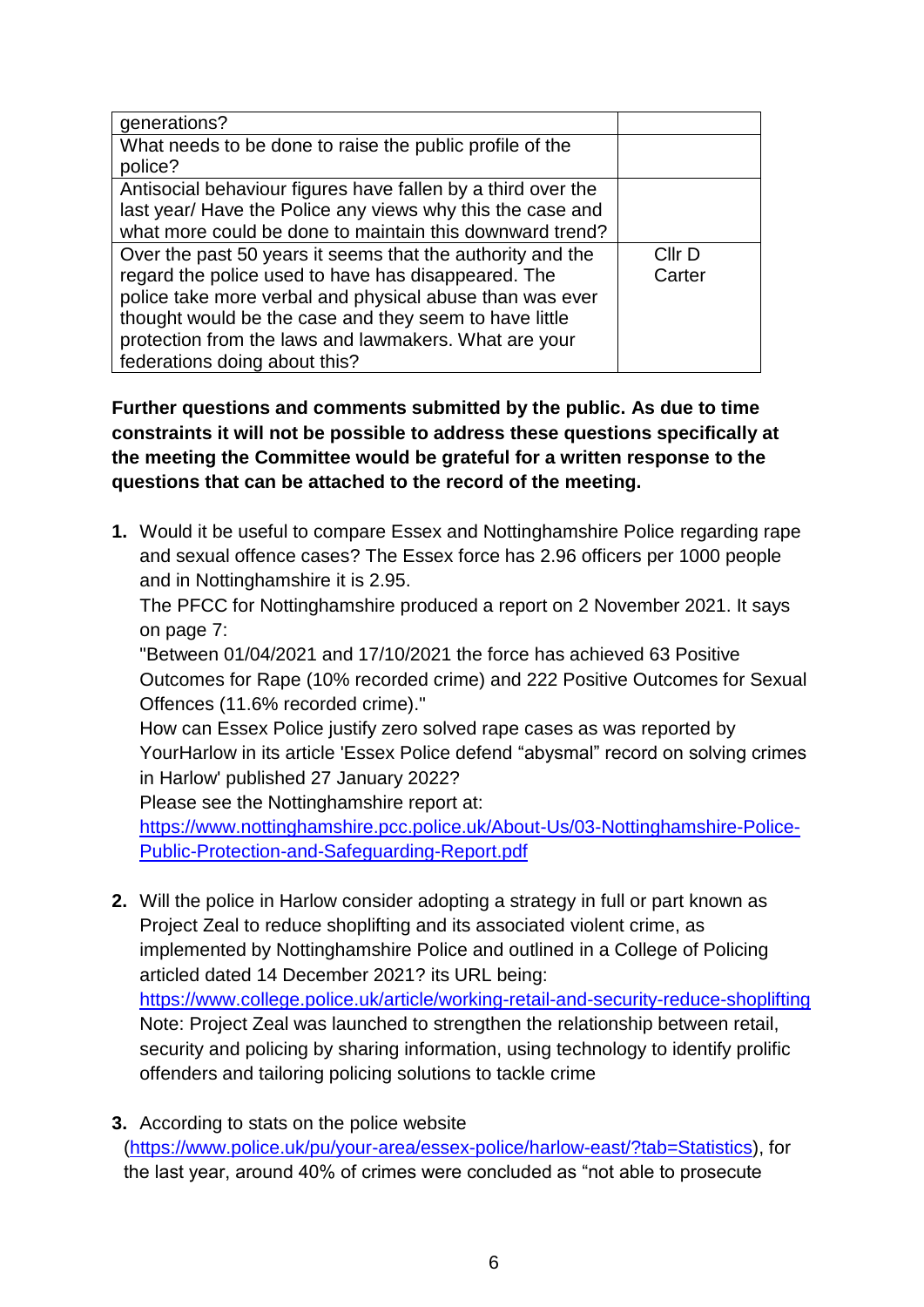suspect" and around another 20% of crimes were concluded as "unable to identify suspect". If I've understood this correctly, 60% of criminals get off with their crime, this doesn't include the ones where the Courts find someone not guilty. Why does this look so poor? As potential victims of crime is there more that can be done to prevent it in the first place and/or help ensure a successful prosecution?

- **4.** With the rise in Violence/Racial-Religious/Domestic Abuse cases rising [together with cases being solved down] is it not time to put neighbourhood policing more visually available on a regular daily basis? Not just when police hold surgeries?
- **5.** In my opinion drug taking at underpasses needs tackling. Underpasses are always near a kids park or kids playing field and the smell and sight is detrimental to the area and not something anyone wants their young kids exposed to. Electric Scooters need stopping more, they are silent and deadly and I fear it will not be long before a death occurs in Harlow because of electric scooters. Can you please do more to make the walking paths and cycling paths of this town more welcoming to all and more safe by looking at these issues, thank you.
- **6.** What happened to the much advertised (at the time) Police tactic of having "on the beat" police on bicycles of a few years ago? It was very popular with the public and most people in general. I don't remember the scheme being officially abandoned, it seems to have just fizzled out. Mind you , this was back in the days when we had a properly resourced Police Service , so maybe I have just answered my own question
- **7.** Why is there not a visible police presence around the town Terminus street & clockhouse areas seems to be going into the dark ages Friday & Saturday nights the level of anti social behaviour in town centre is bad yet no police about

Surely now with rising levels of crime, 24 hour police station needs to reopen especially in a town of 85000 and growing

Every estate should have a manned police office, the stow, staple & bushfair could really do with it

Police should work with mobile security companies to secure industrial estates & car parks.

Can the police push for banning orders / exclusion orders from town for persistent offenders? I'd like to see more police on foot walking the streets and like old days on push bikes

With rising level of electric scooters, it would be good to see police on them too to combat the dangerous scooter riders that blight the streets all police should be armed with minimum of a taser, and perhaps an armed team be visible on the streets. Criminals have become used to lack of police presence, police & judiciary action. And know too well there's not enough police about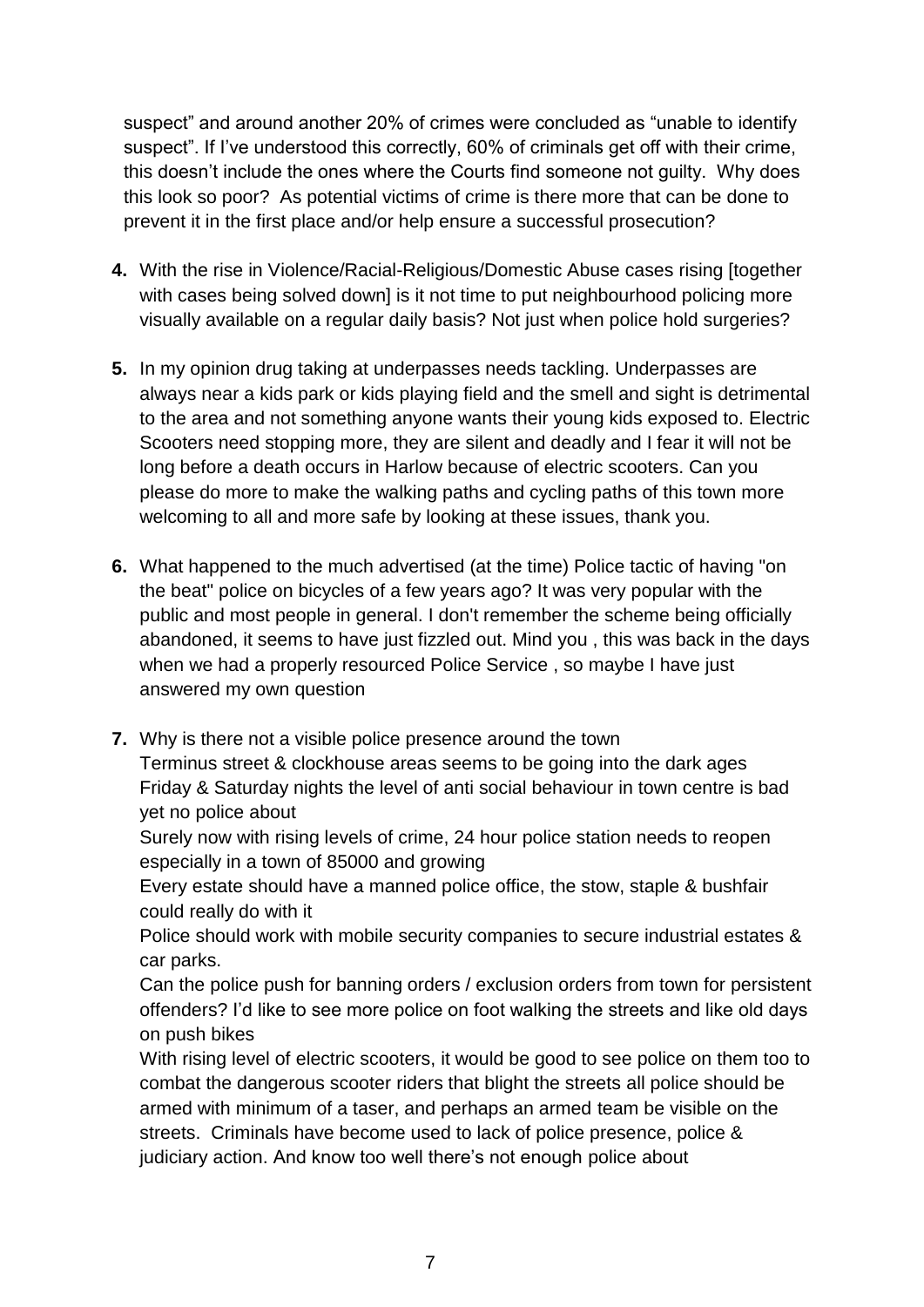- **8.** Currently the law in this country forbids the use of electric scooters everywhere with the exception of use on private land. Why is it then, that I am, on a daily confronted by irresponsible users of these machines on public roads, footpaths and cycle tracks? Many users are in the age bracket of 10-16. Can the local force get these stupid machines removed and scrapped? It just may help if signage is put in place to reinforce this.
- **9.** I would like to ask. Why does it take so long to get cctv evidence? because after 4 weeks it gets deleted and then the evidence had gone and then you can't prosecute due to no evidence?
- **10.**Her Majesty's Inspectorate of Probation commissioned 'A joint thematic inspection of the criminal justice journey for individuals with mental health needs and disorders' and reported their findings on 17 November 2021 (see URL at end of this question). Please explain what progress has been made locally or at county level to implement the report's seven recommendations relevant to the police that are listed below?

Local criminal justice services (police, CPS, courts, probation, prisons) and health commissioners/providers should:

10. develop and deliver a programme of mental health awareness-raising for staff working within criminal justice services. This should include skills to better explain to individuals why they are being asked questions about their mental health so that there can be more meaningful engagement;

11. jointly review arrangements to identify, assess and support people with a mental illness as they progress through the Criminal Justice System to achieve better mental health outcomes and agree plans for improvement. The police service should:

14. ensure that all dedicated investigative staff receive training on vulnerability which includes inputs on responding to the needs of vulnerable suspects (as well as victims). This should be incorporated within detective training courses; 15. dip sample (outcome code) OC10 and OC12 cases to assess the standard and consistency of decision making and use this to determine any training or briefing requirements and the need for any ongoing oversight;

16. review the availability, prevalence, and sophistication of mental health flagging, to enhance this where possible, and to consider what meaningful and usable data can be produced from this;

17. assure themselves that risks, and vulnerabilities are properly identified during risk assessment processes, particularly for voluntary attendees. They must ensure that risks are appropriately managed, including referrals to Healthcare Partners, Liaison and Diversion and the use of appropriate adults;

18. Police leadership should review MG (manual of guidance) forms to include prompts or dedicated sections for suspect vulnerability to be included. Link to report:

[https://www.justiceinspectorates.gov.uk/hmiprobation/inspections/a-joint-](https://www.justiceinspectorates.gov.uk/hmiprobation/inspections/a-joint-thematic-inspection-of-the-criminal-justice-journey-for-individuals-with-mental-health-needs-and-disorders/)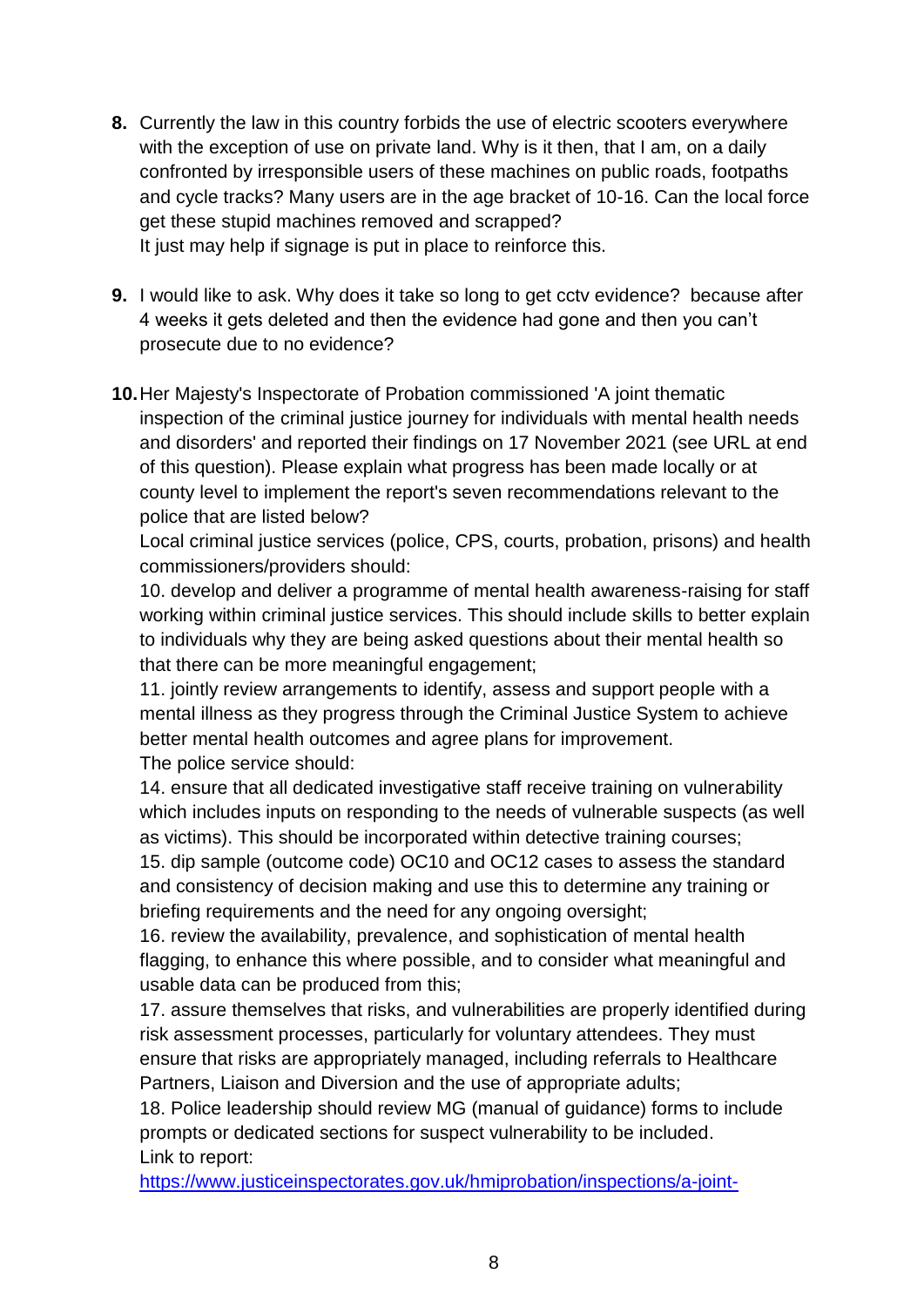[thematic-inspection-of-the-criminal-justice-journey-for-individuals-with-mental](https://www.justiceinspectorates.gov.uk/hmiprobation/inspections/a-joint-thematic-inspection-of-the-criminal-justice-journey-for-individuals-with-mental-health-needs-and-disorders/)[health-needs-and-disorders/](https://www.justiceinspectorates.gov.uk/hmiprobation/inspections/a-joint-thematic-inspection-of-the-criminal-justice-journey-for-individuals-with-mental-health-needs-and-disorders/)

# **Site Specific Neighbourhood Issues**

- **11.**What is being done about the incredible spike in vehicle thefts from Newhall alone (12 in 12 months) 2 taken within 10 minutes of one another. It keeps happening yet there is no increase in patrols and only more incidents over here.
- **12.**Is anything being done about the increasing number of cars parking on and blocking pavements in residential areas, particularly Church Langley
- **13.**I am a transgender women in Harlow Essex I don't feel safe at all I get hassle when using the toilets and in some shops
- **14.**Speed checks needed down Elizabeth Way/Herons Wood. Far too many speeding vehicles and HGVs
- **15.**Is there any reason why Potter Street from Prentice Place to Miller and Carter cannot have speed cameras or speed humps as I have lived on this road for 20years and the traffic does not take any notice of speed limits. Most traffic uses this as a rat run to avoid traffic going up to m11 roundabout many years ago there were often speed traps by the white horse pub but these seem to have gone by the way
- **16.**I am from Mark Hall Academy along First Avenue and one of our parents emailed in to say she would not send her daughters to school today 14th January as they witnessed and walked passed a fight that included a knife in the the First Avenue Underpass. This underpass is the only way to and from school. Would it be possible to ensure there is a community officer patrolling the underpass during the morning and afternoon about 3.10pm when students leave to get home, please.
- **17.**Why is it still after 6 years of telling the police that drug dealing is still occurring by the postbox at Arkwrights/Pittmans field? Its so blatant but seems to be overlooked! Can there not be a deterrent used?
- **18.**Is anything being done about the increase in electric scooters being used on the pavements, Particularly in Church Langley area.
- **19.**What is the Police policy in dealing with, Shoplifters, Bicycle riding and Electric Scooter Riding in the town centre? All of these are against the law but they seem to be ignored.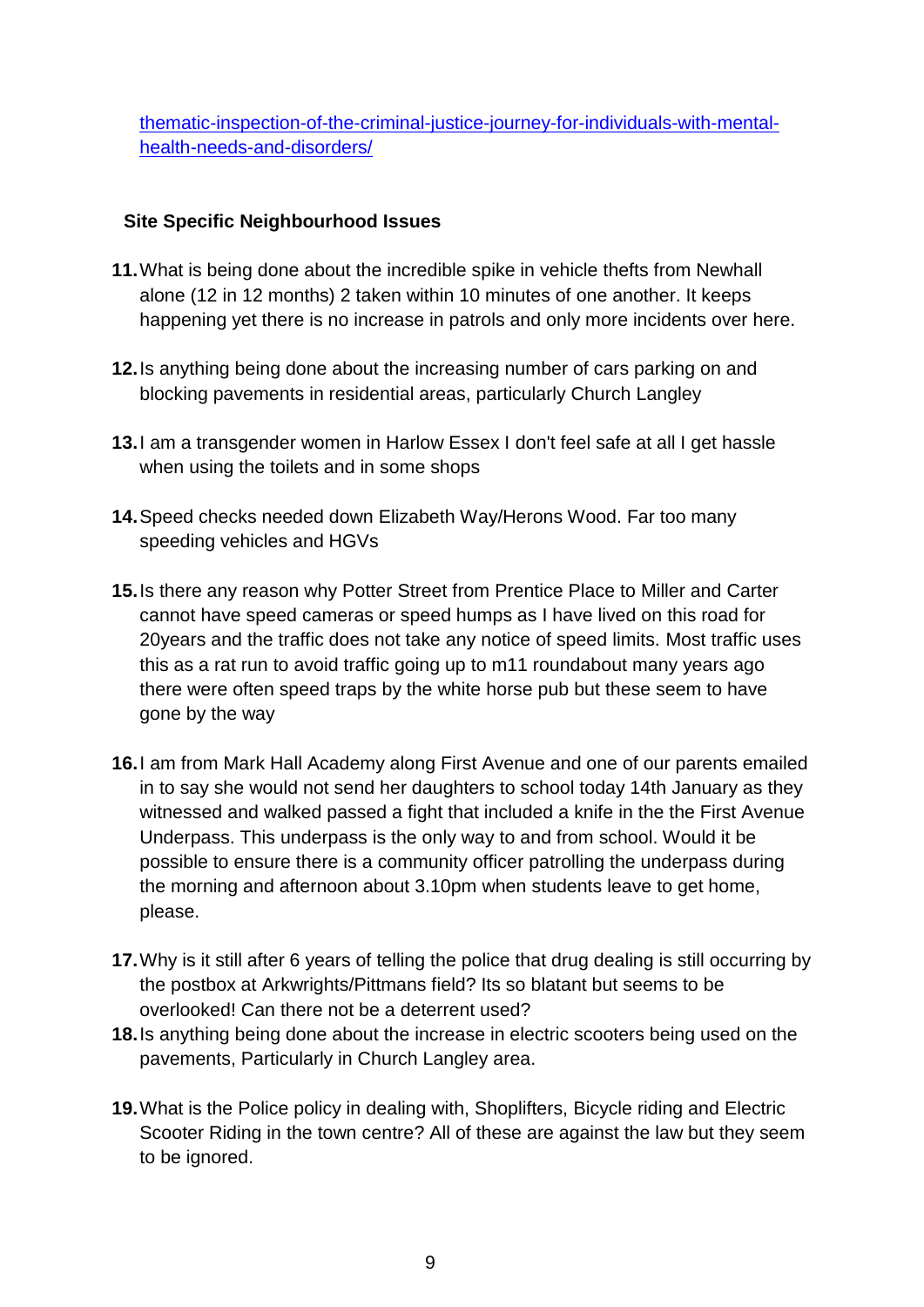**20.**When you will allow more officers to patrol Harlow Town centre? Because unfortunately as q women I feel unsafe to walk in that area after 4 pm because of the drunks and people on drugs which every time tries to intimidate you.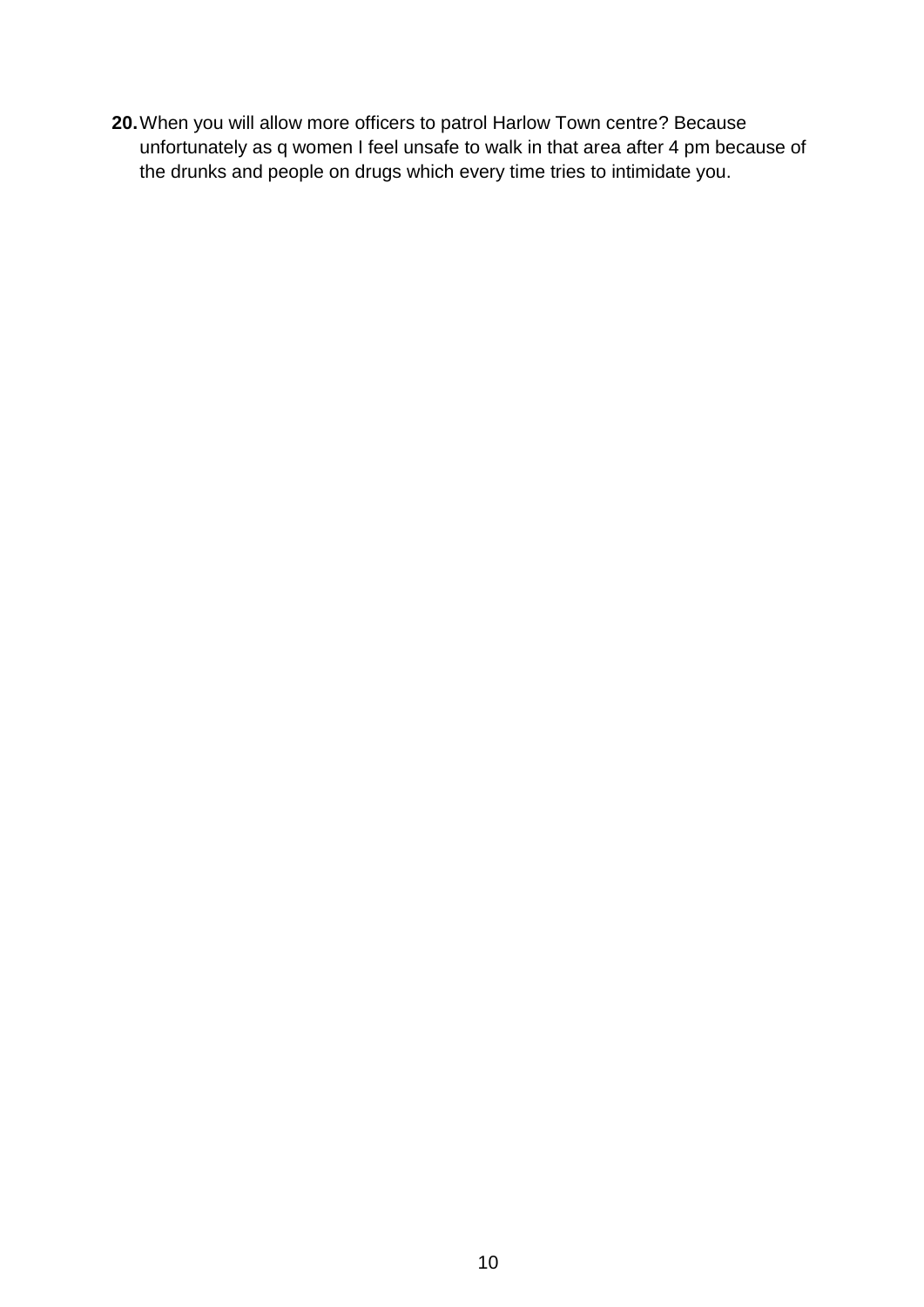|        |                                                   | Agenda Item 9                                                                                                                                                                                                                                                                                                                                                                                                                                                                                                                                                                                              |
|--------|---------------------------------------------------|------------------------------------------------------------------------------------------------------------------------------------------------------------------------------------------------------------------------------------------------------------------------------------------------------------------------------------------------------------------------------------------------------------------------------------------------------------------------------------------------------------------------------------------------------------------------------------------------------------|
|        | <b>REPORT TO:</b>                                 | <b>SCRUTINY COMMITTEE</b>                                                                                                                                                                                                                                                                                                                                                                                                                                                                                                                                                                                  |
| DATE:  |                                                   | <b>15 MARCH 2022</b>                                                                                                                                                                                                                                                                                                                                                                                                                                                                                                                                                                                       |
| TITLE: |                                                   | <b>REVIEW OF ALLOTMENTS</b>                                                                                                                                                                                                                                                                                                                                                                                                                                                                                                                                                                                |
|        | <b>LEAD OFFICER:</b>                              | <b>MICHAEL PITT, ASSISTANT DIRECTOR</b><br><b>ENVIRONMENT (01279) 446114</b>                                                                                                                                                                                                                                                                                                                                                                                                                                                                                                                               |
|        | <b>RECOMMENDED that:</b>                          |                                                                                                                                                                                                                                                                                                                                                                                                                                                                                                                                                                                                            |
| A      |                                                   | Further meetings of the Councillor Task and Finish Group be arranged a<br>further report be received by the Committee in the following municipal y                                                                                                                                                                                                                                                                                                                                                                                                                                                         |
|        | <b>BACKGROUND</b>                                 |                                                                                                                                                                                                                                                                                                                                                                                                                                                                                                                                                                                                            |
|        | consider the issues that had been identified.     | 1. Further to the Committee's resolution at its meeting of 7 December 202<br>meeting of the Task and Finish working group was arranged in February                                                                                                                                                                                                                                                                                                                                                                                                                                                         |
|        | <b>ISSUES/PROPOSALS</b>                           |                                                                                                                                                                                                                                                                                                                                                                                                                                                                                                                                                                                                            |
| 2.     | burdensome.                                       | It was noted that the continued operation of self- managed allotments the<br>the Allotment Association relied on the voluntary work of a relatively sm<br>number of individuals, and that in some case those individuals had beer<br>carrying out this work since self-management was established. There w<br>concern that with increasing age the work involved might become increa                                                                                                                                                                                                                       |
| 3.     | disincentive to this approach to self-management. | While there is the possibility of individual sites self managing, there wou<br>some risk for the management committee, as they would have to take<br>responsibility for and effectively underwrite utility bills and other outgoin<br>hope of sufficient income from plot rental. Allotment sites varied in their<br>popularity and the less successful sites were often not fully occupied, te<br>reinforce the issues that made them less popular. This risk may act as a                                                                                                                                |
| 4.     |                                                   | It was therefore considered important to fully explore these issues with the<br>Association, to review what practicable support might be available, inclu<br>support with seeking external funding opportunities where appropriate.                                                                                                                                                                                                                                                                                                                                                                        |
| 5.     |                                                   | It was considered that much had changed socially since allotment letting<br>conditions had been developed, and while the Council had revised lettir<br>conditions to accommodate the keeping of bees, chickens and rabbits, t<br>were otherwise largely unchanged. Uses that might be considered rease<br>such as collective use by charity groups supporting people with disabilit<br>use for mixed production and amenity, particularly for people who had n<br>gardens, are perhaps difficult to accommodate within the rules, suggest<br>careful review of allotment conditions might be constructive. |
|        |                                                   | 11                                                                                                                                                                                                                                                                                                                                                                                                                                                                                                                                                                                                         |

## **RECOMMENDED that:**

**A** Further meetings of the Councillor Task and Finish Group be arranged and a further report be received by the Committee in the following municipal year

# **BACKGROUND**

1. Further to the Committee's resolution at its meeting of 7 December 2021 a meeting of the Task and Finish working group was arranged in February 2022 to consider the issues that had been identified.

## **ISSUES/PROPOSALS**

- 2. It was noted that the continued operation of self- managed allotments through the Allotment Association relied on the voluntary work of a relatively small number of individuals, and that in some case those individuals had been carrying out this work since self-management was established. There was some concern that with increasing age the work involved might become increasingly burdensome.
- 3. While there is the possibility of individual sites self managing, there would be some risk for the management committee, as they would have to take responsibility for and effectively underwrite utility bills and other outgoings, in the hope of sufficient income from plot rental. Allotment sites varied in their popularity and the less successful sites were often not fully occupied, tending to reinforce the issues that made them less popular. This risk may act as a disincentive to this approach to self-management.
- 4. It was therefore considered important to fully explore these issues with the Association, to review what practicable support might be available, including support with seeking external funding opportunities where appropriate.
- 5. It was considered that much had changed socially since allotment letting conditions had been developed, and while the Council had revised letting conditions to accommodate the keeping of bees, chickens and rabbits, they were otherwise largely unchanged. Uses that might be considered reasonable, such as collective use by charity groups supporting people with disabilities, or use for mixed production and amenity, particularly for people who had no gardens, are perhaps difficult to accommodate within the rules, suggesting a careful review of allotment conditions might be constructive.